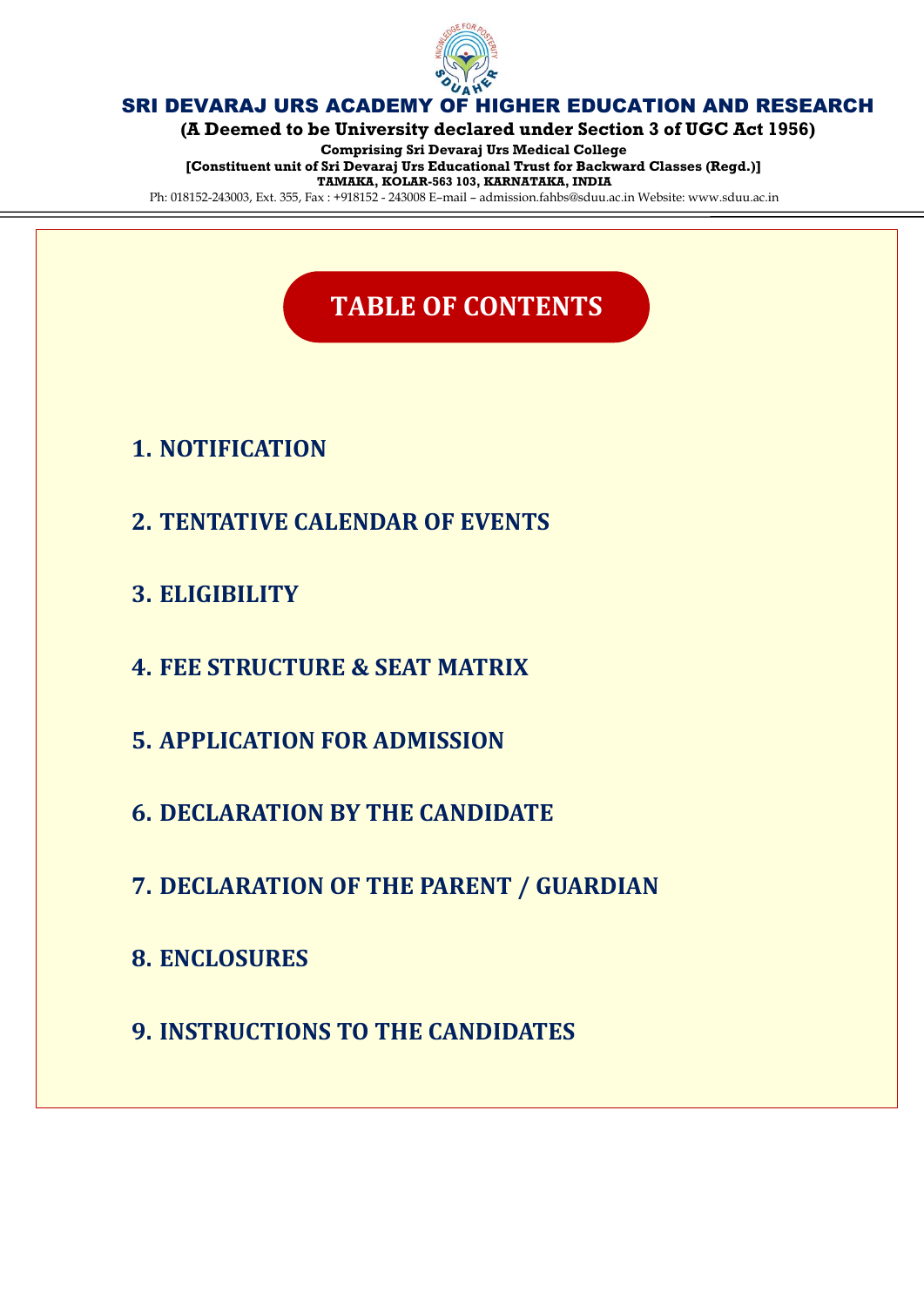

**(A Deemed to be University declared under Section 3 of UGC Act 1956)**

**Comprising Sri Devaraj Urs Medical College [Constituent unit of Sri Devaraj Urs Educational Trust for Backward Classes (Regd.)] TAMAKA, KOLAR-563 103, KARNATAKA, INDIA**

Ph: 018152-243003, Ext. 355, Fax : +918152 - 243008 E–mail – admission.fahbs@sduu.ac.in Website: www.sduu.ac.in

### **No. SDUAHER /KLR/ADMN/ 482/2022-23 Date: 27 -05-2022**

# **1. NOTIFICATION**

Applications are invited from eligible candidates in prescribed format for the following programs offered by the University for the Academic year 2022-23 under the Faculty of Allied Health and Basic Sciences.

### **Graduate Programs:**

### **Department of Allied Health Sciences**

### **Bachelor of Science (B.Sc.)**

- Medical Laboratory Technology
- Anesthesia & Operation Theatre Technology
- Imaging Technology
- Bachelor of Optometry
- Renal Dialysis Technology
- Radio Therapy Technology
- Cardiac Care Technology
- Cardiac Perfusion Technology
- Respiratory Care Technology
- Emergency Medicine Technology
- Blood Banking Technology
- Clinical Psychology

### **Department of Physiotherapy**

• Bachelor of Physiotherapy

### **Department of Speech Pathology & Audiology**

Bachelor of Audiology and Speech Language Pathology

### **Department of Clinical Nutrition and Dietetics**

B.Sc. - M.Sc. Integrated Course in Clinical Nutrition and Dietetics

### **Certificate Courses:**

• Home care Nursing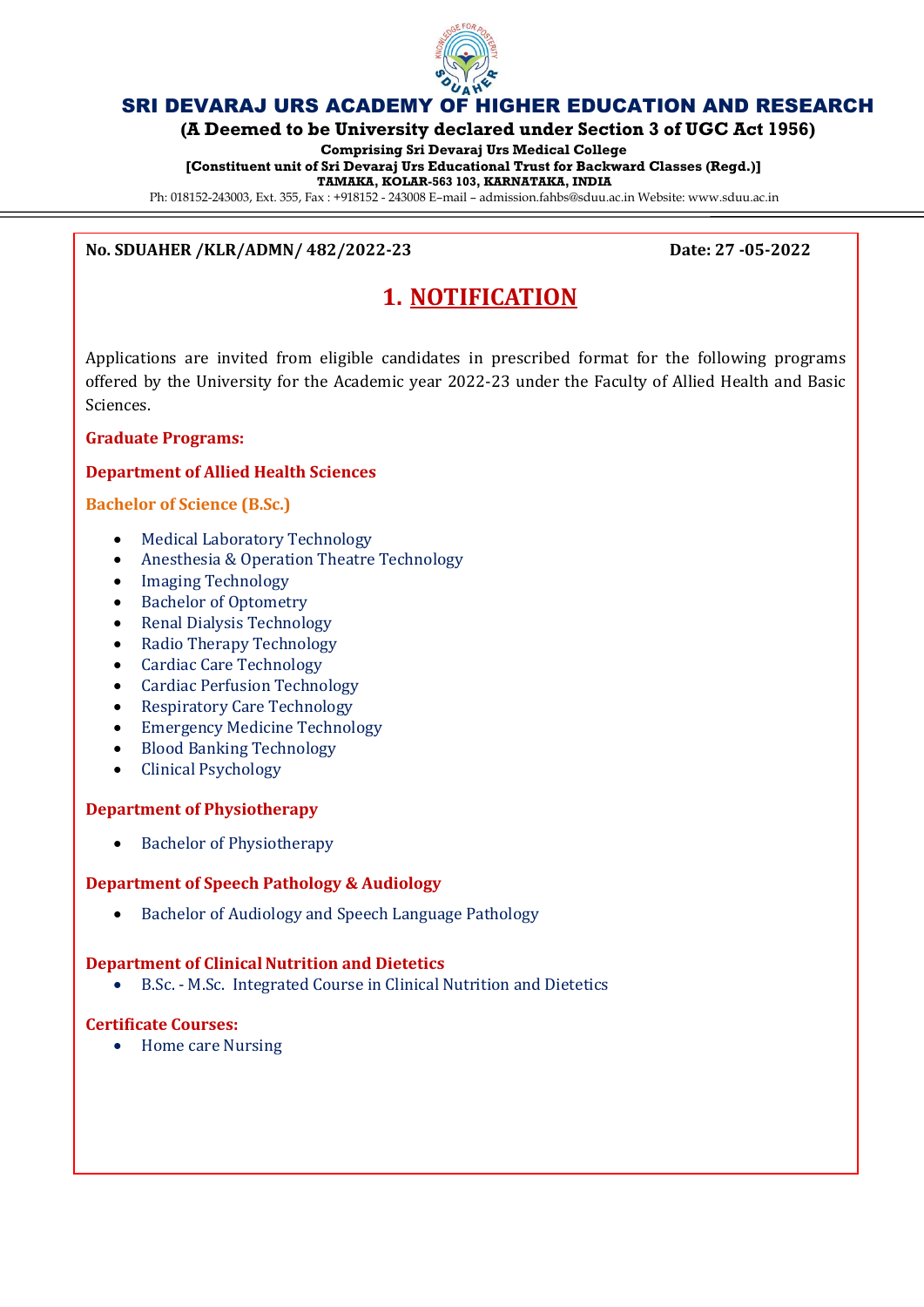

**(A Deemed to be University declared under Section 3 of UGC Act 1956)**

**Comprising Sri Devaraj Urs Medical College [Constituent unit of Sri Devaraj Urs Educational Trust for Backward Classes (Regd.)] TAMAKA, KOLAR-563 103, KARNATAKA, INDIA** Ph: 018152-243003, Ext. 355, Fax : +918152 - 243008 E–mail – admission.fahbs@sduu.ac.in Website: www.sduu.ac.in

## **2. TENTATIVE CALENDAR OF EVENTS**

|    | $01 - 06 - 2022$                                               |
|----|----------------------------------------------------------------|
|    | Last date for receipt of filled application forms : 31-08-2022 |
|    | 09-09-2022                                                     |
|    | $: 14 - 09 - 2022$                                             |
| ÷. | 30.09.2022                                                     |
| t. | 01-10-2022 onwards                                             |
|    |                                                                |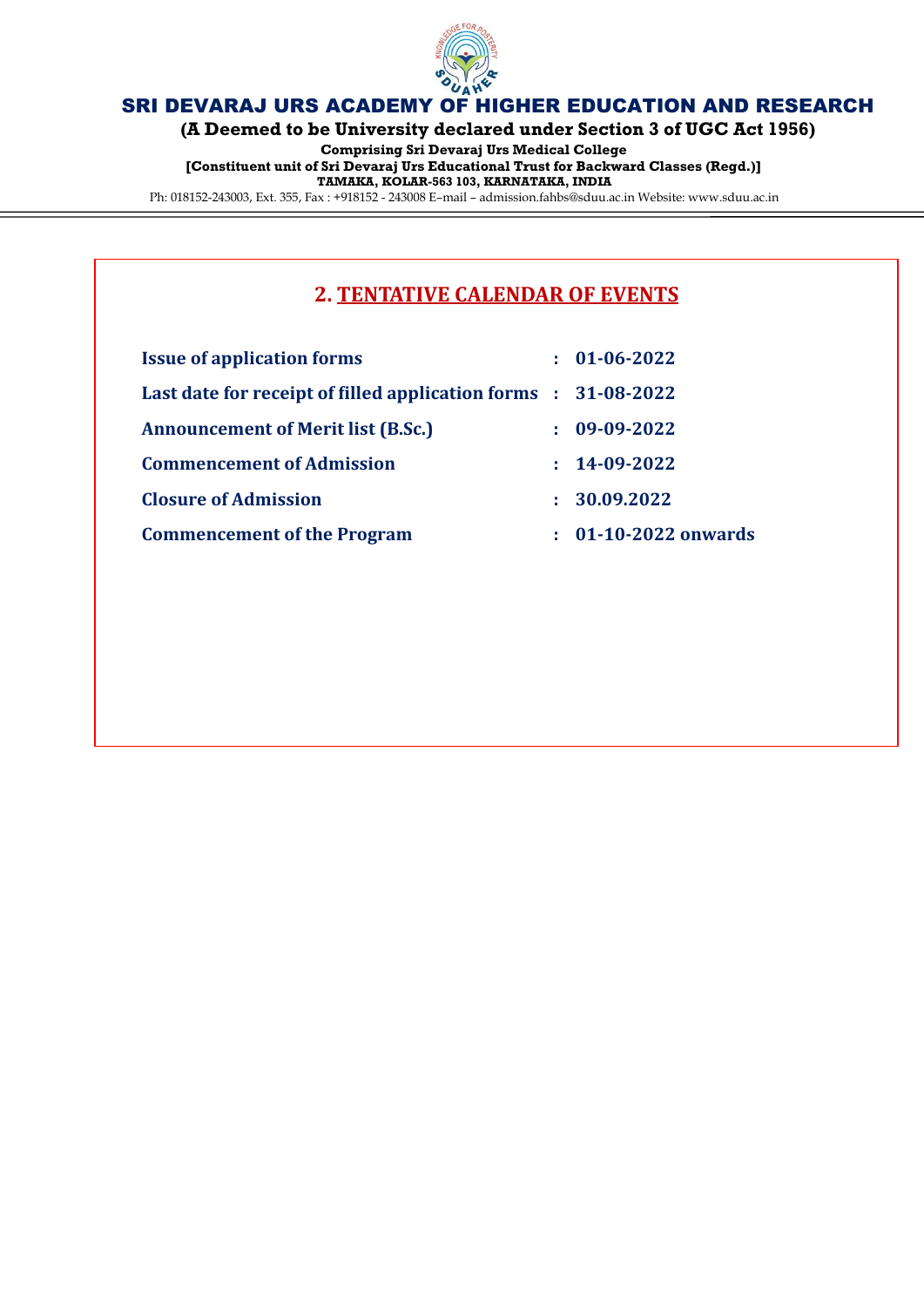

**(A Deemed to be University declared under Section 3 of UGC Act 1956)**

**Comprising Sri Devaraj Urs Medical College**

**[Constituent unit of Sri Devaraj Urs Educational Trust for Backward Classes (Regd.)]**

**TAMAKA, KOLAR-563 103, KARNATAKA, INDIA**

Ph: 018152-243003, Ext. 355, Fax : +918152 - 243008 E–mail – admission.fahbs@sduu.ac.in Website: www.sduu.ac.in

| 3. ELIGIBILITY |                               |                                                                                                                                                                                                                                                                                                                                                                                                                                                                                                                                                                                                                      |                                                                                                                                                                                                                                                                         |
|----------------|-------------------------------|----------------------------------------------------------------------------------------------------------------------------------------------------------------------------------------------------------------------------------------------------------------------------------------------------------------------------------------------------------------------------------------------------------------------------------------------------------------------------------------------------------------------------------------------------------------------------------------------------------------------|-------------------------------------------------------------------------------------------------------------------------------------------------------------------------------------------------------------------------------------------------------------------------|
| Sl. No.        | Name of the<br><b>Program</b> | <b>Subjects</b>                                                                                                                                                                                                                                                                                                                                                                                                                                                                                                                                                                                                      | Eligibility                                                                                                                                                                                                                                                             |
| 1.             | Graduate                      | <b>Medical Laboratory Technology</b><br>$\bullet$<br>Anesthesia & Operation Theatre<br>$\bullet$<br>Technology<br><b>Imaging Technology</b><br>$\bullet$<br>Ophthalmic Technology &<br>$\bullet$<br>Optometry<br><b>Renal Dialysis Technology</b><br>$\bullet$<br>Radio Therapy Technology<br>$\bullet$<br><b>Cardiac Care Technology</b><br>$\bullet$<br><b>Cardiac Perfusion Technology</b><br>$\bullet$<br><b>Respiratory Care Technology</b><br>$\bullet$<br>Bachelor of Emergency Medical<br>$\bullet$<br>Technology<br><b>Blood Banking Technology</b><br>$\bullet$<br><b>Clinical Psychology</b><br>$\bullet$ | 10+2/PUC in Science or equivalent/<br>SSLC with 3 years Diploma in<br>concerned Program<br>admission<br>(For<br>to<br>Imaging<br>Technology applicant must have<br>passed mathematics<br>and<br>$\sqrt{2}$<br>or<br>Physics as one of the subjects in<br>$10+2$ or PUC) |
|                |                               | Bachelor of Audiology and Speech<br>$\bullet$<br>Language Pathology                                                                                                                                                                                                                                                                                                                                                                                                                                                                                                                                                  | (For admission to BASLP PUC -<br>PCMB (In place of mathematics,<br>Computer Science / Statistics /<br>Electronics / Psychology allowed)                                                                                                                                 |
|                |                               | B.Sc. - M.Sc. Integrated Clinical<br>$\bullet$<br><b>Nutrition and Dietetics</b><br><b>Bachelor of Physiotherapy</b>                                                                                                                                                                                                                                                                                                                                                                                                                                                                                                 | 10+2/ PUC in Science in PCMB or<br>equivalent                                                                                                                                                                                                                           |
| 2.             | <b>Certificate Courses</b>    | <b>Home Care Nursing</b><br>$\bullet$                                                                                                                                                                                                                                                                                                                                                                                                                                                                                                                                                                                | 10th Standard /PUC/Diploma                                                                                                                                                                                                                                              |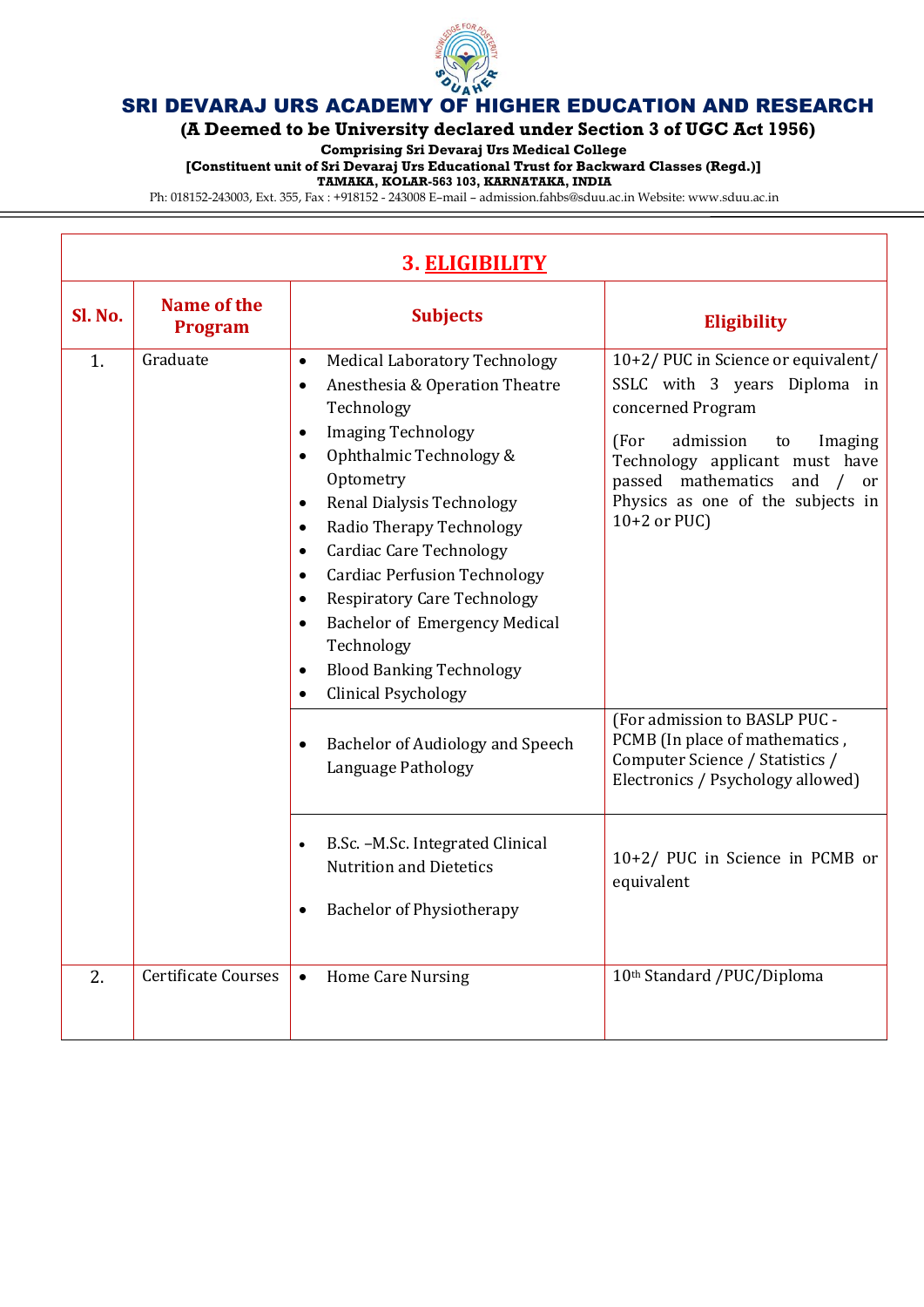

**(A Deemed to be University declared under Section 3 of UGC Act 1956)**

**Comprising Sri Devaraj Urs Medical College**

**[Constituent unit of Sri Devaraj Urs Educational Trust for Backward Classes (Regd.)]**

**TAMAKA, KOLAR-563 103, KARNATAKA, INDIA**

Ph: 018152-243003, Ext. 355, Fax : +918152 - 243008 E–mail – admission.fahbs@sduu.ac.in Website: www.sduu.ac.in

# **4. FEE STRUCTURE & SEAT MATRIX**

| <b>Type of the</b><br><b>Program</b> | Name of the programme                                              | <b>Annual Tuition</b><br><b>Fee in Rupees</b> | <b>Seats</b><br><b>Intake</b> |
|--------------------------------------|--------------------------------------------------------------------|-----------------------------------------------|-------------------------------|
| Under Graduate -<br>B.Sc.            | <b>Medical Laboratory Technology</b>                               | 96,000                                        | 30                            |
|                                      | Anesthesia & Operation Theatre Technology                          | 1,08,000                                      | 50                            |
|                                      | <b>Imaging Technology</b>                                          | 1,08,000                                      | 30                            |
|                                      | <b>Bachelor of Optometry</b>                                       | 96,000                                        | 30                            |
|                                      | <b>Renal Dialysis Technology</b>                                   | 1,08,000                                      | 30                            |
|                                      | Radio Therapy Technology                                           | 1,14,000                                      | 03                            |
|                                      | <b>Cardiac Care Technology</b>                                     | 1,08,000                                      | 15                            |
|                                      | <b>Cardiac Perfusion Technology</b>                                | 1,08,000                                      | 15                            |
|                                      | <b>Respiratory Care Technology</b>                                 | 96,000                                        | 15                            |
|                                      | <b>Bachelor of Emergency Medicine Technology</b>                   | 96,000                                        | 15                            |
|                                      | <b>Blood Banking Technology</b>                                    | 96,000                                        | 15                            |
|                                      | <b>Clinical Psychology</b>                                         | 96,000                                        | 15                            |
|                                      | Bachelor of Audiology and Speech Language<br>Pathology             | 96,000                                        | 20                            |
| Undergraduate                        | Bachelor of Physiotherapy(BPT)                                     | 1,08,000                                      | 40                            |
| Integrated<br>program                | B.Sc. -M.Sc. Integrated Clinical Nutrition and<br><b>Dietetics</b> | 78,000                                        | 20                            |
| Certificate<br>Courses               | <b>Home Care Nursing</b>                                           | 6,000                                         | 10                            |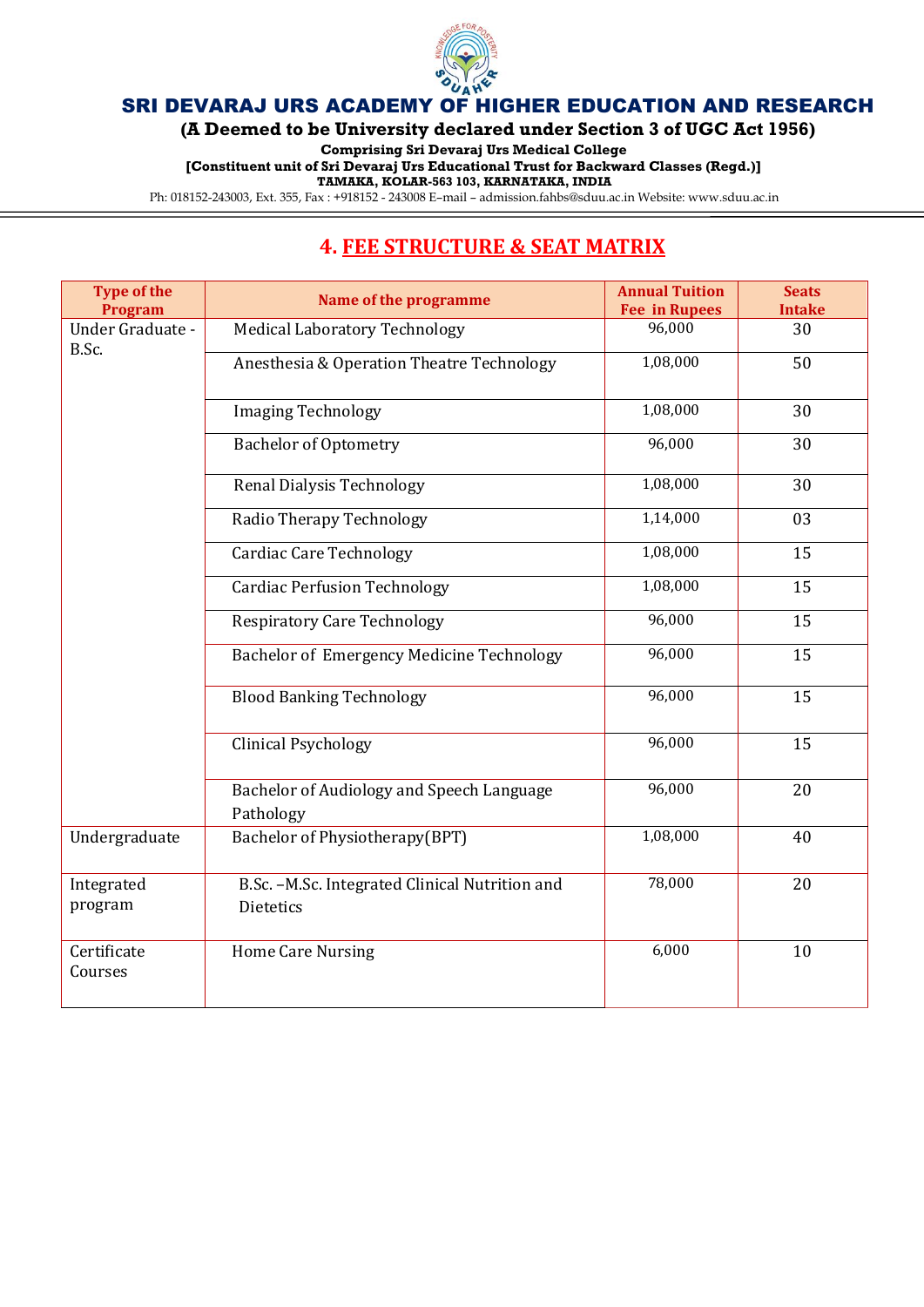

**(A Deemed to be University declared under Section 3 of UGC Act 1956)**

**Comprising Sri Devaraj Urs Medical College**

**[Constituent unit of Sri Devaraj Urs Educational Trust for Backward Classes (Regd.)]**

**TAMAKA, KOLAR-563 103, KARNATAKA, INDIA**

Ph: 018152-243003, Ext. 355, Fax : +918152 - 243008 E–mail – admission.fahbs@sduu.ac.in Website: www.sduu.ac.in

# **5. APPLICATION FOR ADMISSION**

**(Academic Year 2022-23)**

### Name of the Program

To,

The Registrar, Sri Devaraj Urs Academy of Higher Education and Research Tamaka, Kolar – 563 103.

PHOTO

| $\mathbf{1}$   | Name of the candidate<br>(in Block letters)                                                                                 |
|----------------|-----------------------------------------------------------------------------------------------------------------------------|
| $\overline{2}$ | Father's Name                                                                                                               |
| 3              | Mother's Name                                                                                                               |
| 4              | Aadhar Card Number                                                                                                          |
| 5              | Gender                                                                                                                      |
| 6              | Category General/SC/ST/OBC<br>(Specify and enclose certificate)                                                             |
| 7              | Whether differentially abled or not                                                                                         |
| 8              | Nationality                                                                                                                 |
| 9              | Date of Birth<br>(As mentioned in 10th Standard certificate)                                                                |
| 10             | Address for communication:<br>House Name / Number<br>Street<br>Home Town / Village<br>Taluk<br>District<br>State<br>Country |
| 11             | <b>Contact Details.</b><br>Phone No Residence:<br>Mobile No :<br>Email ID:                                                  |
| 12             | Occupation of Parent / Guardian and<br>annual income.                                                                       |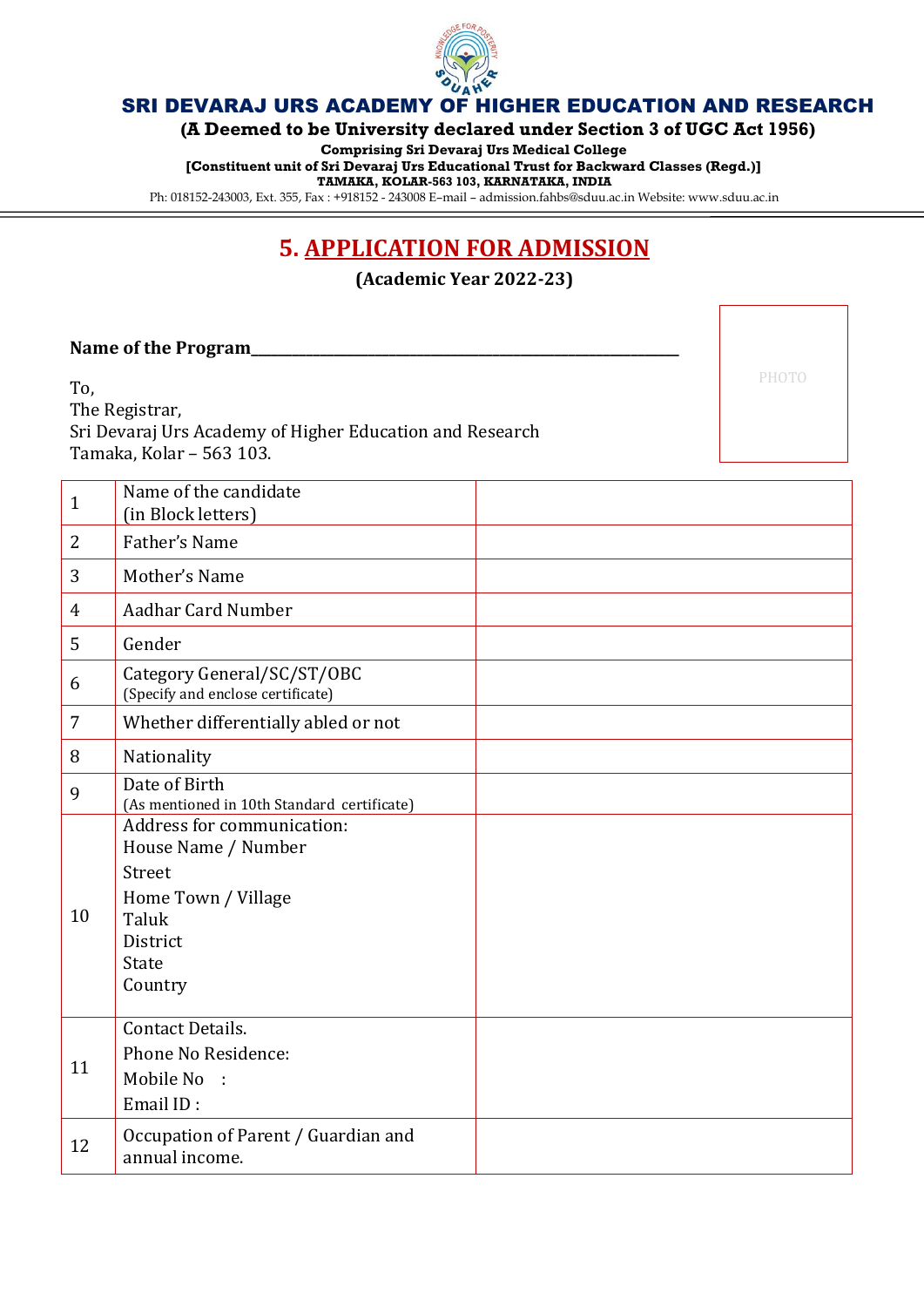

**(A Deemed to be University declared under Section 3 of UGC Act 1956)**

**Comprising Sri Devaraj Urs Medical College**

**[Constituent unit of Sri Devaraj Urs Educational Trust for Backward Classes (Regd.)]**

**TAMAKA, KOLAR-563 103, KARNATAKA, INDIA**

Ph: 018152-243003, Ext. 355, Fax : +918152 - 243008 E–mail – admission.fahbs@sduu.ac.in Website: www.sduu.ac.in

|    | Academic qualification: 10+2 or equivalent<br>Marks obtained in:                                                                                                                                                                      | <b>Maximum Marks</b> | Marks<br>Obtained | Marks obtained<br>in PCB |
|----|---------------------------------------------------------------------------------------------------------------------------------------------------------------------------------------------------------------------------------------|----------------------|-------------------|--------------------------|
|    | First Language                                                                                                                                                                                                                        |                      |                   |                          |
|    | English                                                                                                                                                                                                                               |                      |                   |                          |
|    | Physics                                                                                                                                                                                                                               |                      |                   |                          |
|    | Chemistry                                                                                                                                                                                                                             |                      |                   |                          |
|    | <b>Biology</b>                                                                                                                                                                                                                        |                      |                   |                          |
|    | Mathematics                                                                                                                                                                                                                           |                      |                   |                          |
| 13 | Total                                                                                                                                                                                                                                 |                      |                   |                          |
|    | Aggregate Percentage                                                                                                                                                                                                                  |                      |                   |                          |
|    | <b>Diploma</b><br>(3 years Diploma approved by Para medical<br>Board)                                                                                                                                                                 | <b>Maximum Marks</b> | Marks<br>Obtained |                          |
|    | I year Diploma                                                                                                                                                                                                                        |                      |                   |                          |
|    | II year Diploma                                                                                                                                                                                                                       |                      |                   |                          |
|    | III year Diploma                                                                                                                                                                                                                      |                      |                   |                          |
|    | Total                                                                                                                                                                                                                                 |                      |                   |                          |
|    | Aggregate Percentage                                                                                                                                                                                                                  |                      |                   |                          |
| 14 | Name of Previous Institution Studied and<br>mention Board (10+2)                                                                                                                                                                      |                      |                   |                          |
|    | The following certificates are to be<br>enclosed along with application:                                                                                                                                                              |                      |                   |                          |
|    | a) SSLC Marks Card<br>b) Pass certificate of $10 + 2$ Exam/PUC<br>c) Transfer Certificate<br>d) Migration Certificate<br>e) Caste / Income Certificate<br>f) Date of Birth Certificate<br>g) Passport & Stamp Size Photos $(4 + 4=8)$ |                      |                   |                          |
| 15 | Fee Paid details.                                                                                                                                                                                                                     |                      |                   |                          |
| 16 | Any relevant information attach separate<br>sheet.                                                                                                                                                                                    |                      |                   |                          |

**Note: Candidates desirous to apply for more than one program should apply separately. For single program application fee is Rs. 300/-, wish to apply for any extra program Rs 100/- each program is imposed.**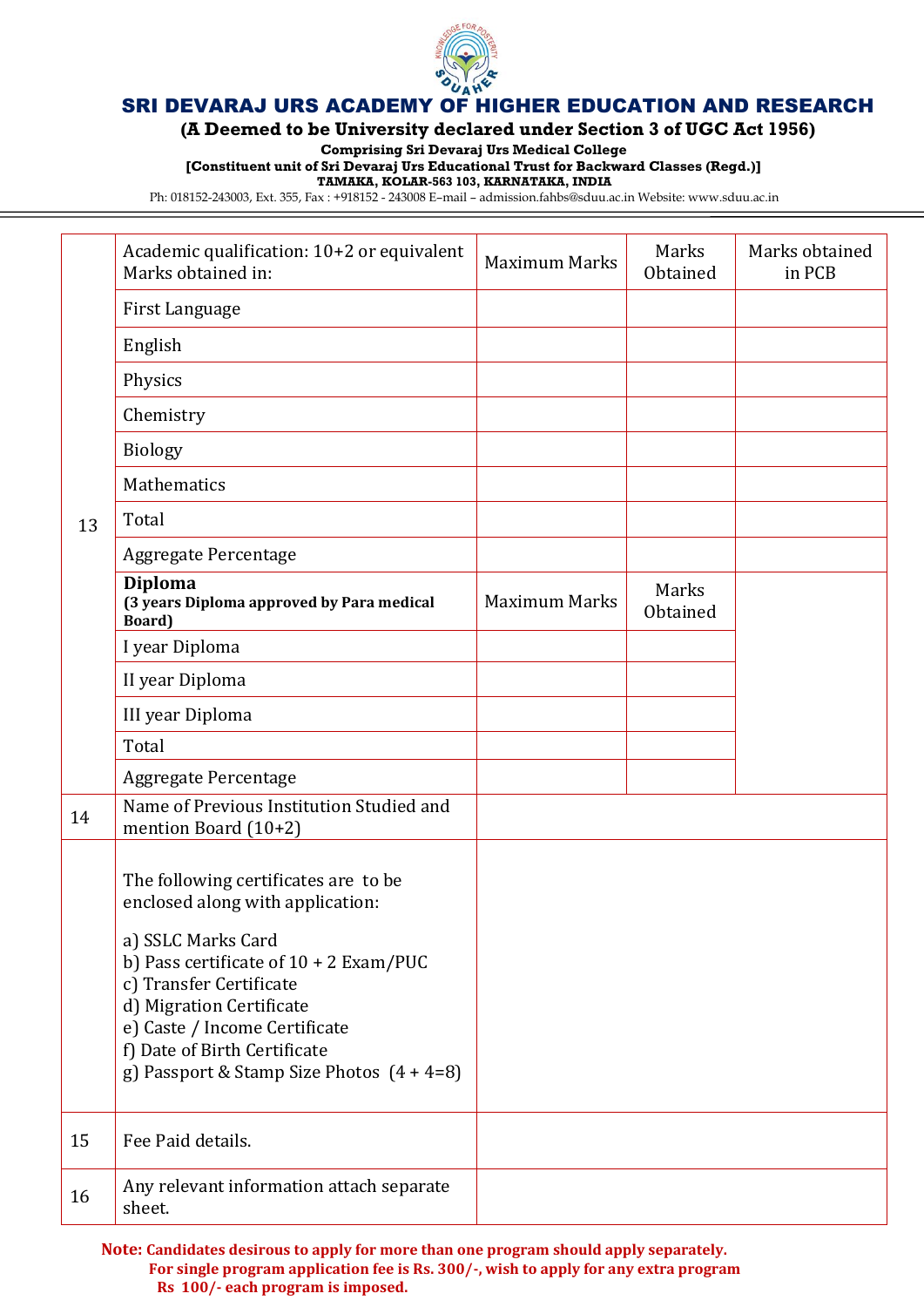

**(A Deemed to be University declared under Section 3 of UGC Act 1956)**

**Comprising Sri Devaraj Urs Medical College [Constituent unit of Sri Devaraj Urs Educational Trust for Backward Classes (Regd.)] TAMAKA, KOLAR-563 103, KARNATAKA, INDIA** Ph: 018152-243003, Ext. 355, Fax : +918152 - 243008 E–mail – admission.fahbs@sduu.ac.in Website: www.sduu.ac.in

# **6. DECLARATION BY THE CANDIDATE**

I wish to apply for admission to program  $\blacksquare$ Sri Devaraj Urs Academy of Higher Education and Research, Tamaka, Kolar. I declare that I have filled this form myself and the particulars furnished are true to the best of my knowledge and belief.

I further agree that if am admitted I will conform to the rules and regulations in force or enforced subsequently by The University. I affirm that as long as I am a student of The University, I will do nothing unworthy of a student either inside or outside of the University campus. I will not participate or do anything that will interfere with orderly working and discipline. I am aware that the University has full authority to expel me for indiscipline, misbehavior and any such activities.

I am aware that I will not be permitted to change the stream / program of study after the approval of admission by The University.

**In case of my withdrawal from the program of study I will pay the remaining years / period tuition fee and other fees stipulated.**

Place:

Date:

Signature of the Candidate

Signature of the Parent/ Guardian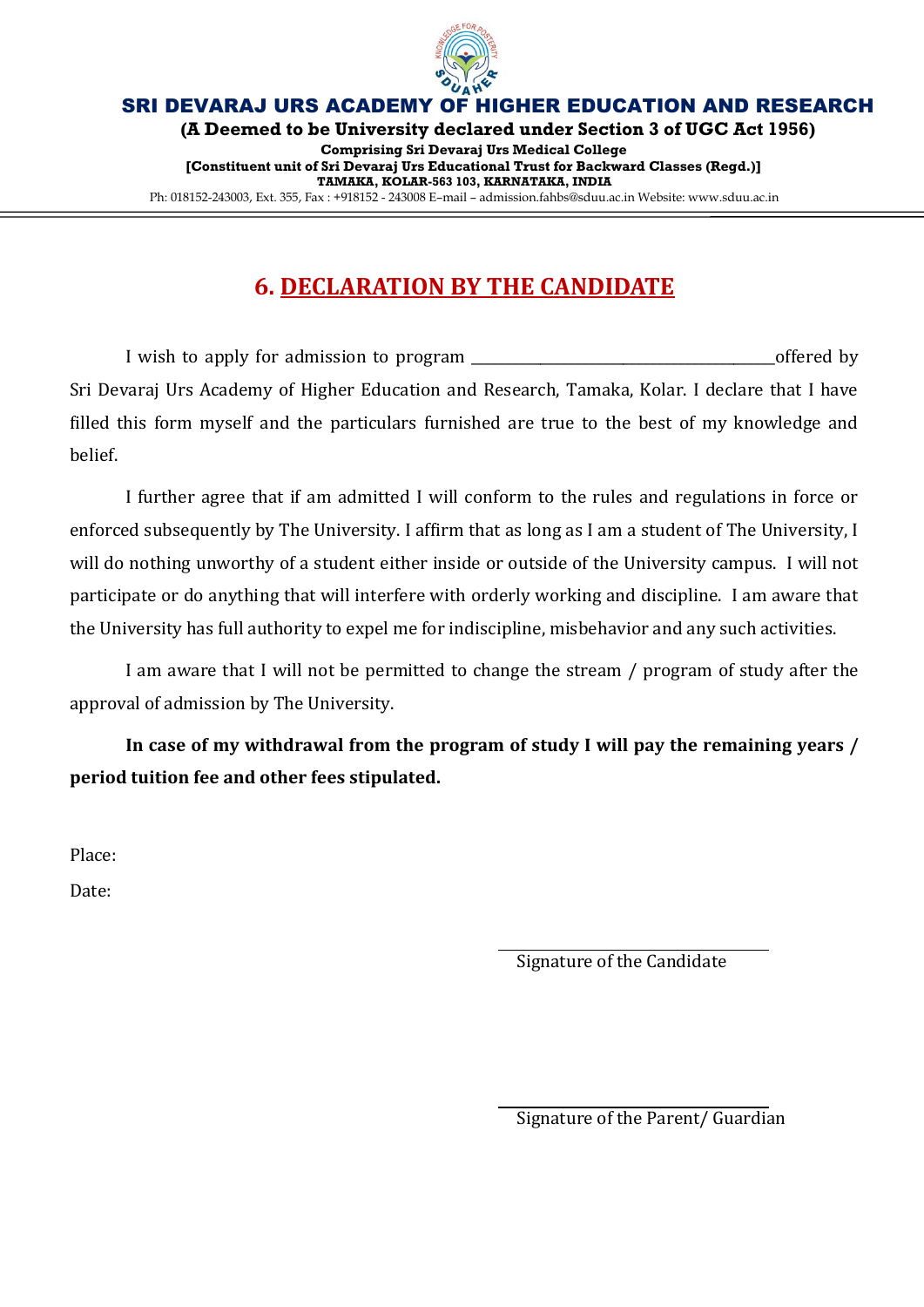

**(A Deemed to be University declared under Section 3 of UGC Act 1956)**

**Comprising Sri Devaraj Urs Medical College [Constituent unit of Sri Devaraj Urs Educational Trust for Backward Classes (Regd.)] TAMAKA, KOLAR-563 103, KARNATAKA, INDIA** Ph: 018152-243003, Ext. 355, Fax : +918152 - 243008 E–mail – admission.fahbs@sduu.ac.in Website: www.sduu.ac.in

# **7. DECLARATION OF THE PARENT / GUARDIAN**

I hereby declare that I know the financial obligation and can afford to pay the costs and undertake to pay the tuition and other fees of my ward Sri / Kumari payable to The University as per the notification and regulations. I also declare that I will not question the **disciplinary action taken against my ward for any indiscipline or such actions which are contrary to the interest of The University**. I will ensure and observe that my ward will adhere to all the rules prescribed by The University.

In case of my ward withdrawal from the program of study I will pay the remaining years / period tuition fee and other fees stipulated for the program.

Place:

Date: Date: Name and Signature of Parent/ Guardian

Contact No:

## **FOR OFFICE USE ONLY**

| relating to Income & Caste are verified and found correct. |                    |           |  |
|------------------------------------------------------------|--------------------|-----------|--|
|                                                            |                    |           |  |
|                                                            |                    |           |  |
|                                                            |                    |           |  |
| Cashier / Clerk                                            | Manager (Academic) | Registrar |  |

Sri Devaraj Urs Academy of Higher Education & Research

Date: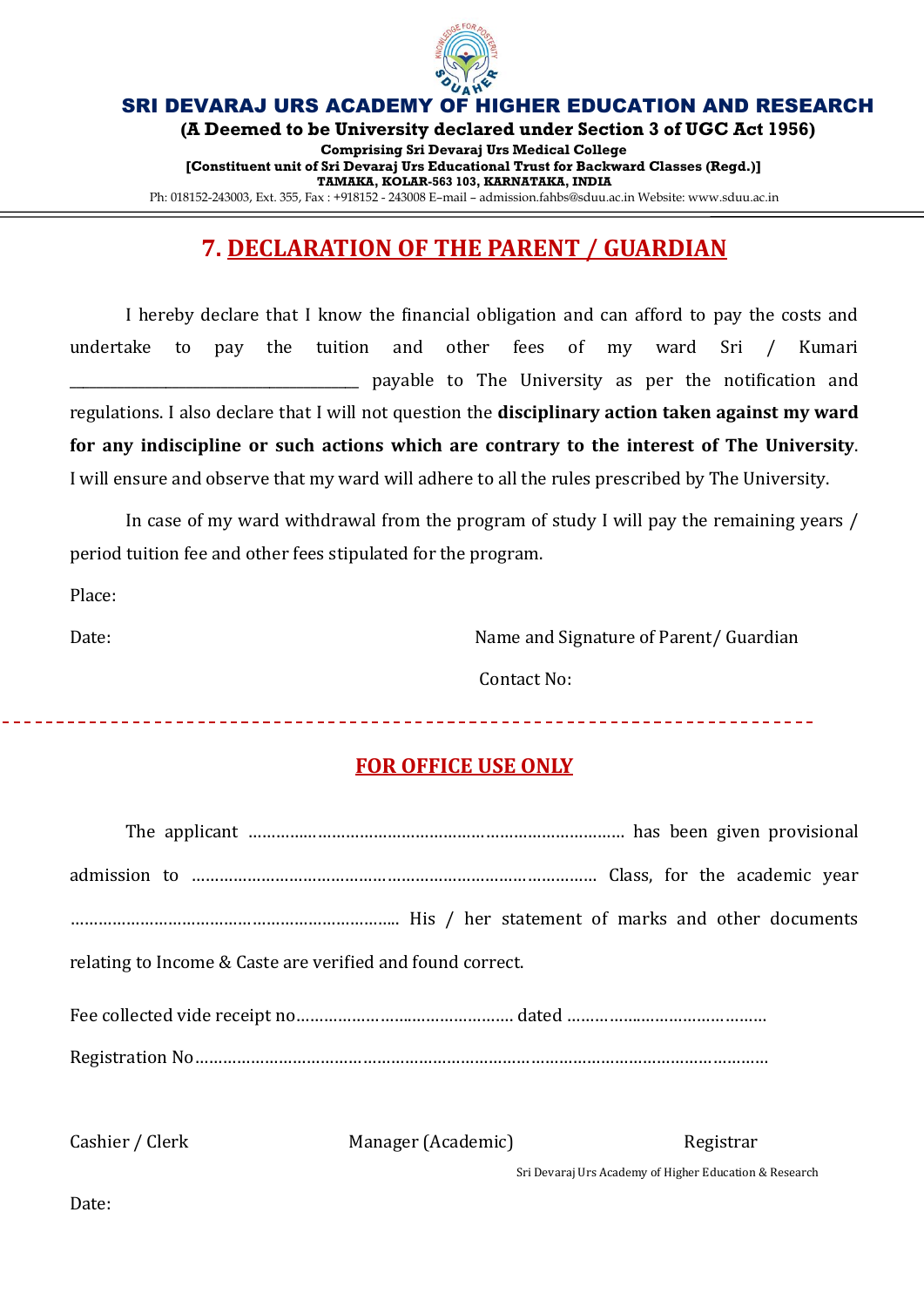

**(A Deemed to be University declared under Section 3 of UGC Act 1956)**

**Comprising Sri Devaraj Urs Medical College [Constituent unit of Sri Devaraj Urs Educational Trust for Backward Classes (Regd.)] TAMAKA, KOLAR-563 103, KARNATAKA, INDIA**

Ph: 018152-243003, Ext. 355, Fax : +918152 - 243008 E–mail – admission.fahbs@sduu.ac.in Website: www.sduu.ac.in

# **8. ENCLOSURES**

- 1. SSLC / Equivalent Marks Card
- 2. PUC / 10 + 2 completion Marks card
- 3. Conduct / Character certificate issued by the previous college
- 4. Date of birth certificate if not mentioned in the SSLC / Equivalent Examination Marks card.
- 5. Transfer Certificate
- 6. Migration Certificate
- 7. Caste / Income Certificate issued by the competent authority
- 8. Eligibility Certificate
- 9. Medical Certificate (Differentially abled applicant)
- 10. Domicile certificate
- 11. Four Passport Size and Four Stamp size color photos, of which one is to be affixed to the Application form in the space provided.
- 12. For single Application fee of Rs. 300/- . However, candidates desirous to apply for more than one program should apply separately, and shall Rs 100/- for each extra program is imposed (Ex: for 2 programs Rs300+Rs100, whereas for 3 programs Rs300 +Rs200) in the form of Digital transfer using given below QR scan code.